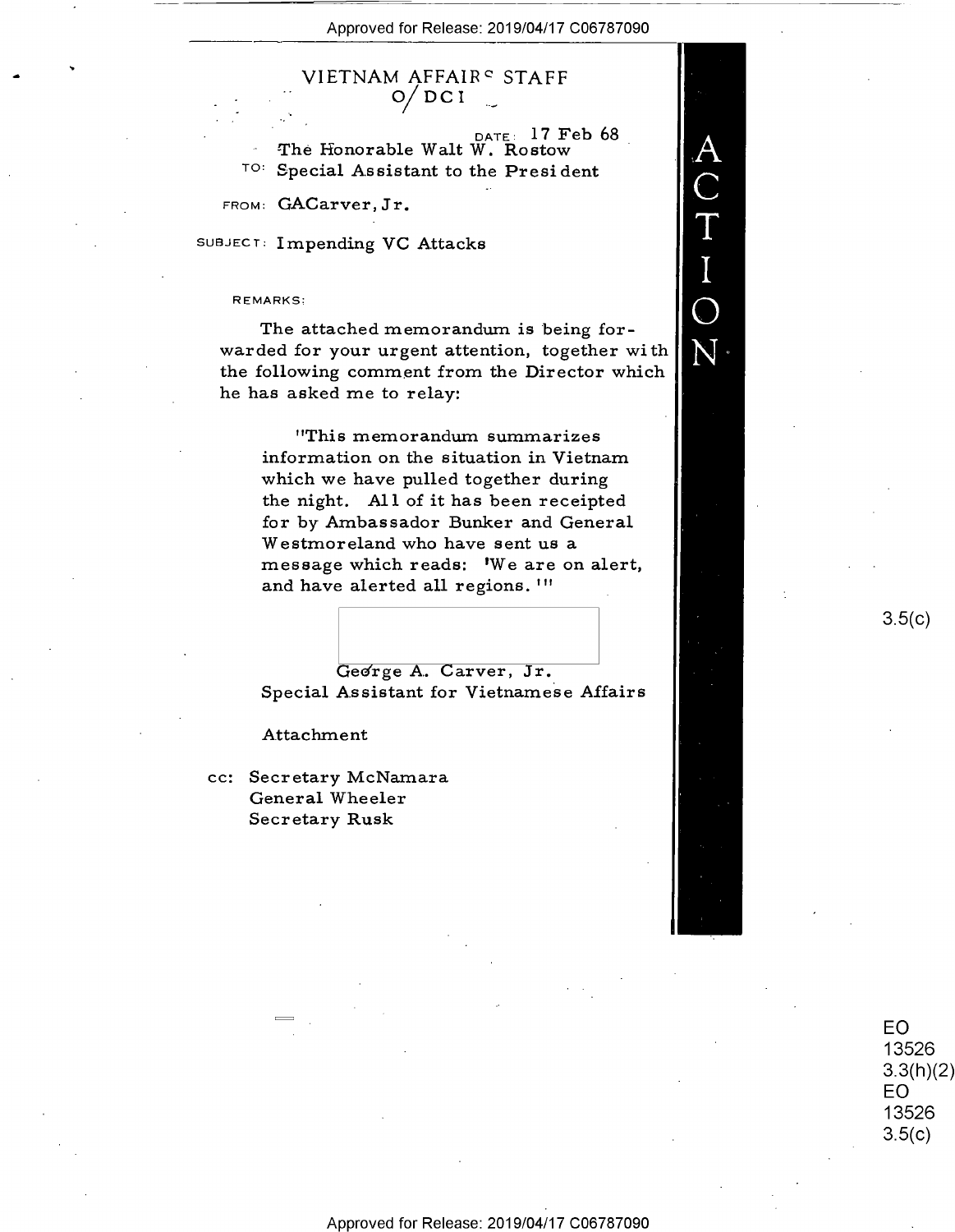

<sup>1</sup>7 February l 968

 $\mathbf{I}$ 

|                  | MEMORANDUM FOR: The Honorable Walt W. Rostow<br>Special Assistant to the President |           |
|------------------|------------------------------------------------------------------------------------|-----------|
| SUBJECT          | : Communist Objectives in "Second Wave" Attacks                                    |           |
| <b>REFERENCE</b> |                                                                                    | 3.3(h)(2) |
|                  |                                                                                    | 3.3(h)(2) |

l. The referenced intelligence report, which outlines Communist plans and objectives for a "second wave" attack on Danang, merits your urgent attention.

2. The information in this new report is consistent with that contained in the 9 February MR V document picked up in Danang, a careful retranslation of which has been received from our Station. This document had indicated that, despite the very limited success attained in the initial Tet attack on Danang, all VG elements were to conduct activity to exploit favorable conditions in preparation for possible further attacks. The decision on the next phase was to be considered at a meeting to be convened by MR V on l2 February. In the interim, military elements -- including three units under "Brother TRUC" -- were to "attack continuously, fight small and medium actions everywhere, and simultaneously prepare to fight concerted big actions at the same time, in waves, to make the enemy incapable of stabilizing the situation again. "

3. This new report would seem to reflect the results of the 12 February meeting. The attack plan seems feasible, and it is interesting to note that it refers to three regiments under Le Truc (Chief of Staff of MR V), who may have the NVA NT<sub>2</sub> Division under his direct operational control. The objectives outlined in this report are significant: to win complete victory, but —- failing that -- to seize the villages surrounding Danang which would then be used as stepping stones for subsequent continuous attack.

4. Because of the accuracy of the earlier report from this source, we place considerable credence in this new report. It would seem that, at least in the Danang area, the "second wave" will be a major effort with maximum objectives comparable to those of the "first wave." Whether there will be a coordinated country wide "second wave" of similar intensity remains to be seen, but information

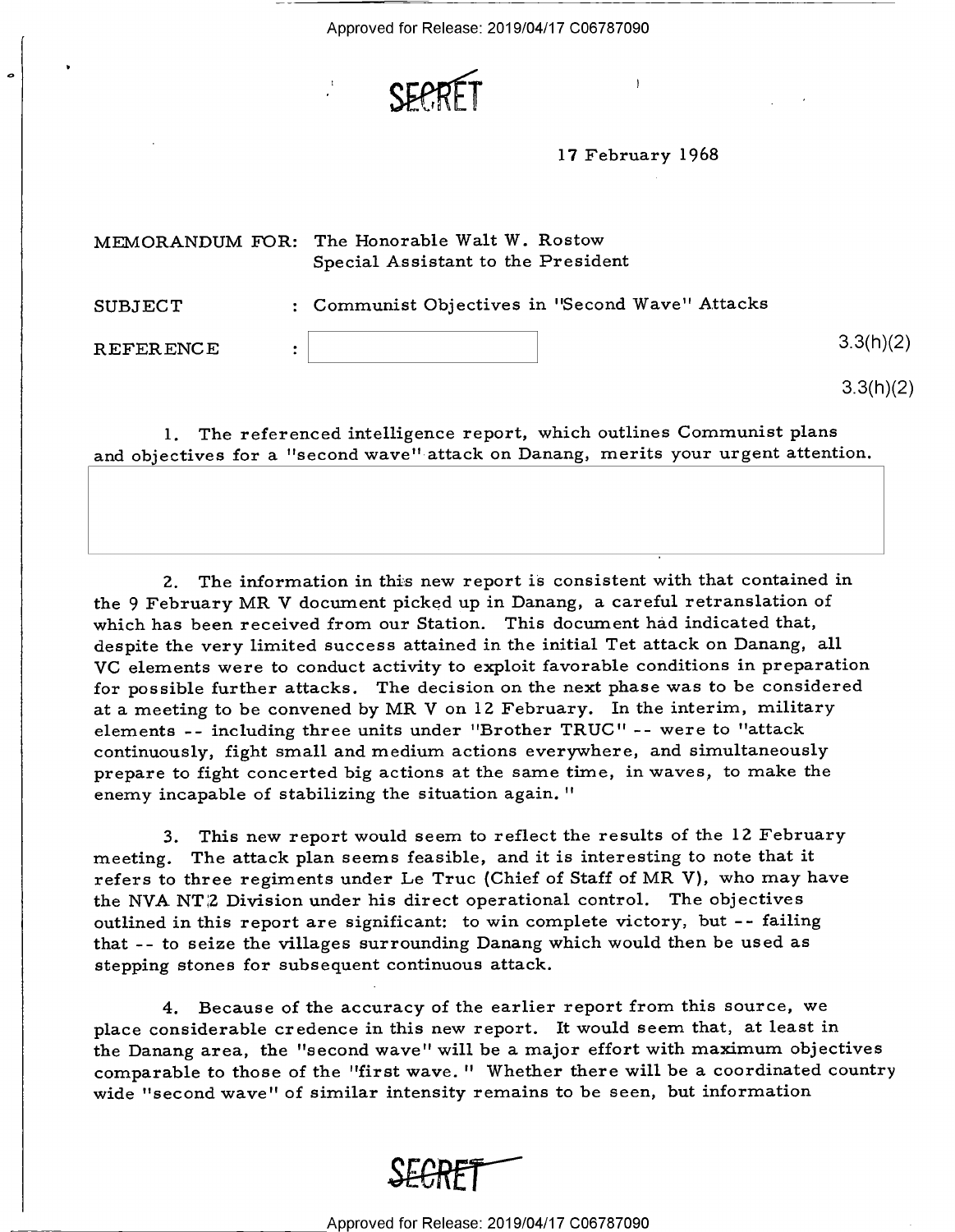

coming in as of this writing (1630 EST, 17 February) suggests that substantial coordinated efforts will indeed be made against various urban centers.

 $3.5(c)$ 

George A. Carver, Jr. Special Assistant for Vietnamese Affairs

cc: Secretary McNamara General Wheeler General DePuy Secretary Rusk Mr. Habib